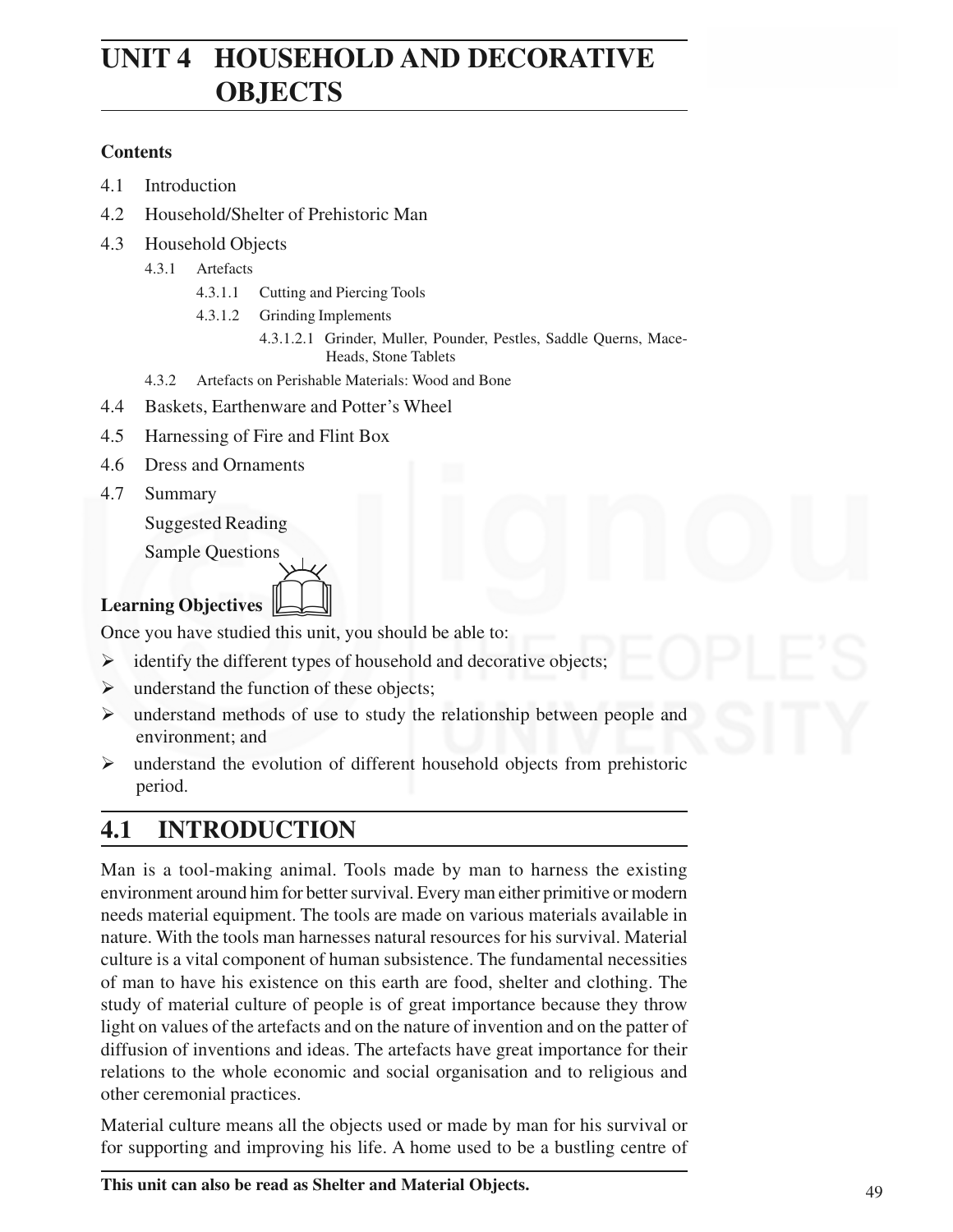**Archaeological Units** economic activity. Utensils for making daily requirements like food, clothing and many other simple things were found in the home and abode of man. Household activities for different purposes may be categorised as follows.



# **4.2 HOUSEHOLD/SHELTER OF PREHISTORIC MAN**

Household of early man depended on the nature of shelter or accommodation. Type of habitation differed according to the local climatic condition. In a warmer climate early men lived in open air. He needed shelter in cold and rainy weather. Caves were not convenient for habitation because a cave was dark, damp and den of carnivorous animals. Men could only venture into the cave when he learnt to use fire. With fire he could see what is inside the cave, could drive out other occupants of the cave. Prior to the discovery of use of fire most of the bones of early men recovered from the cave are proved to be of those who were prey to carnivores. This has very well proved with evidences from South Africa. Towards the end of Pleistocene times, man conveniently chose to live inside natural housing facilities like caves and rock shelters. Early man was nomadic. He selected natural shelters at different times at different locations. 'The Great Ice Age' during the Pleistocene period made the climate of temperate Europe severely cold and therefore prehistoric man lived inside caves and rock shelters comfortably, only after he discovered the use of fire. You can very well imagine the predicament of early men in bad weathers. However, even as early as Lower Palaeolithic times men could raise a kind of wind break and get shelter from inclement weather. Such evidence is found at an Acheulian site in Bihar, India (Pant and Jayswal, 1991).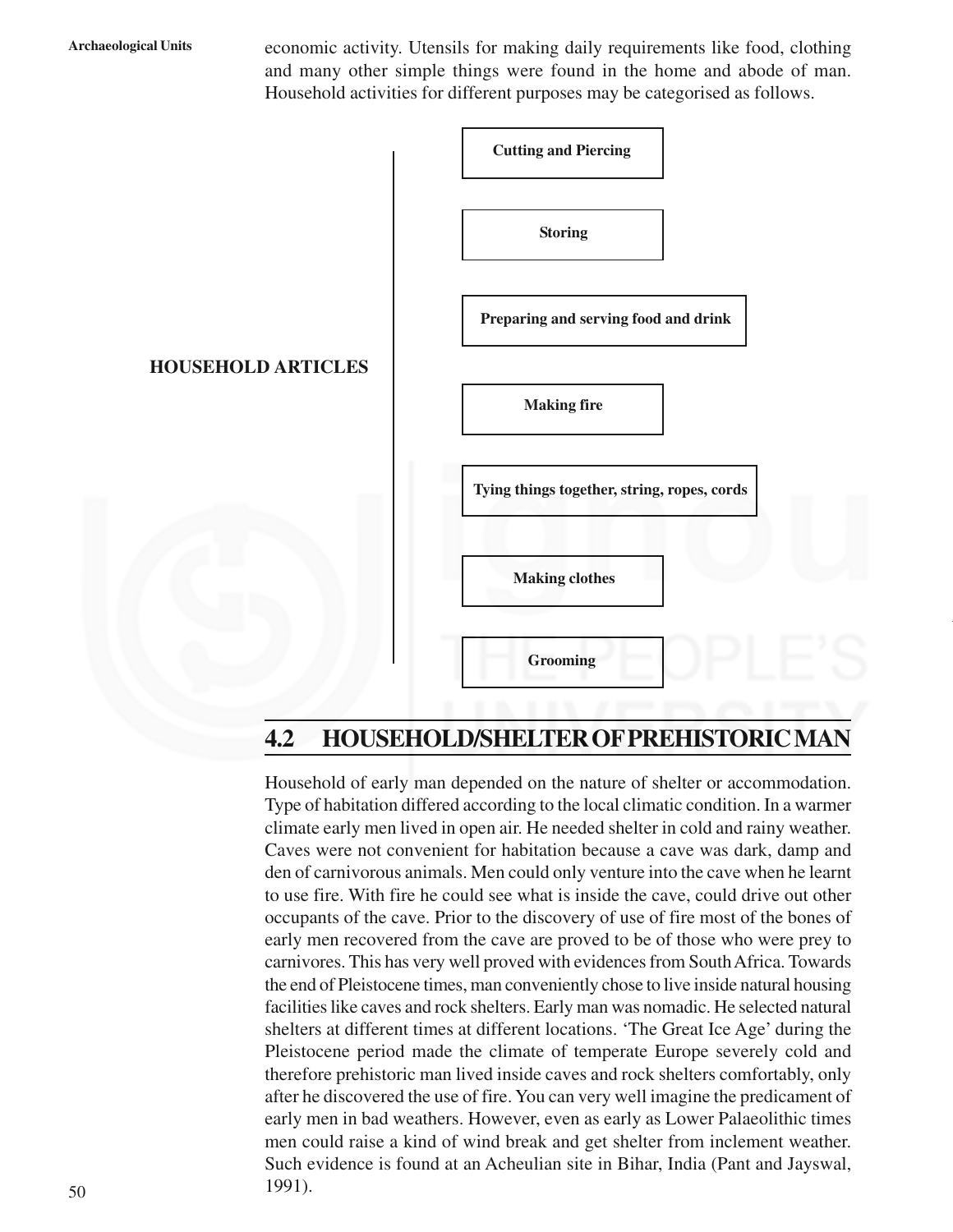With the advent of Holocene age when climate became warm and humid, and it made the man to live in open environment under the direct impact of sunlight and the dark and the moonlit night under the star laden sky. We could see emergence of new thoughts and ideas towards the end of Pleistocene with considerable cultural developments. With new climatic situation during Holocene, man gathered enormous wealth of knowledge about nature and identified cultivable cereals and started to have some kind of sedentary existence. Instead of migrating from place to place they made some kind of shelter to live in.

# **4.3 HOUSEHOLD OBJECTS**

World of the material objects of prehistoric man is certainly too difficult to estimate. Early man used all sorts of material objects available in his surroundings either out of curiosity or for using them to defend him from predators, for food getting and for making shelter. Culture can be divided into two parts, tangible and intangible. Tangible part of the culture is also known as material culture because it consists of materials which can be seen, touched and felt and are used by man for his subsistence. You cannot see or touch the intangible part of the culture but can only feel its existence. This part consists of social behaviour, social organisation, ideas, beliefs and customs. There may be some material representation of them, such as, you may see an idol but the faith and belief connected with is intangible. Upper Palaeolithic men produced art. This has a material existence but you can only imagine the purpose and idea behind such production. Any piece of identifiable objects of prehistoric past irrespective of its material and spiritual affiliation is an essential part of 'Culture'.

Household articles on the basis of their activity may be categorised into: Cutting and Piercing, Storing, Preparing and serving food and drink, Making fire, Tying things together (string, ropes, cords), Making clothes and Grooming.

# **4.3.1 Artefacts**

Any kind of material object made of any kind of raw material, which the early man either made or used is called an 'artefact' or a 'tool' or an 'implement'. Of all the tools made by man mostly stone tools survived the devastation of time.

## **4.3.1.1 Cutting and Piercing Tools**

The tools for cutting and cleaving are among the most early tools invented by mankind. If at first they were only used for butchering animals, they become more varied as people began to make clothes, build shelters and gather possessions. Cutting tools presume primary importance over others because of its efficiency. With these man can exploits its environment and make other tools and devices. Cutting tools may be classified in three major ways: by their function or use, by the material of which they are made and by the techniques used to manufacture them.

In terms of the function and use the cutting tools can be broadly categorised into five groups, namely, Choppers, knives, chisels or gravers, scrapers and borers. Tool types of prehistoric period are usually studied in several ways; first by studying the stone tools, secondly by trying to imitate their function today, thirdly by observing primitive people in a comparable cultural set up making similar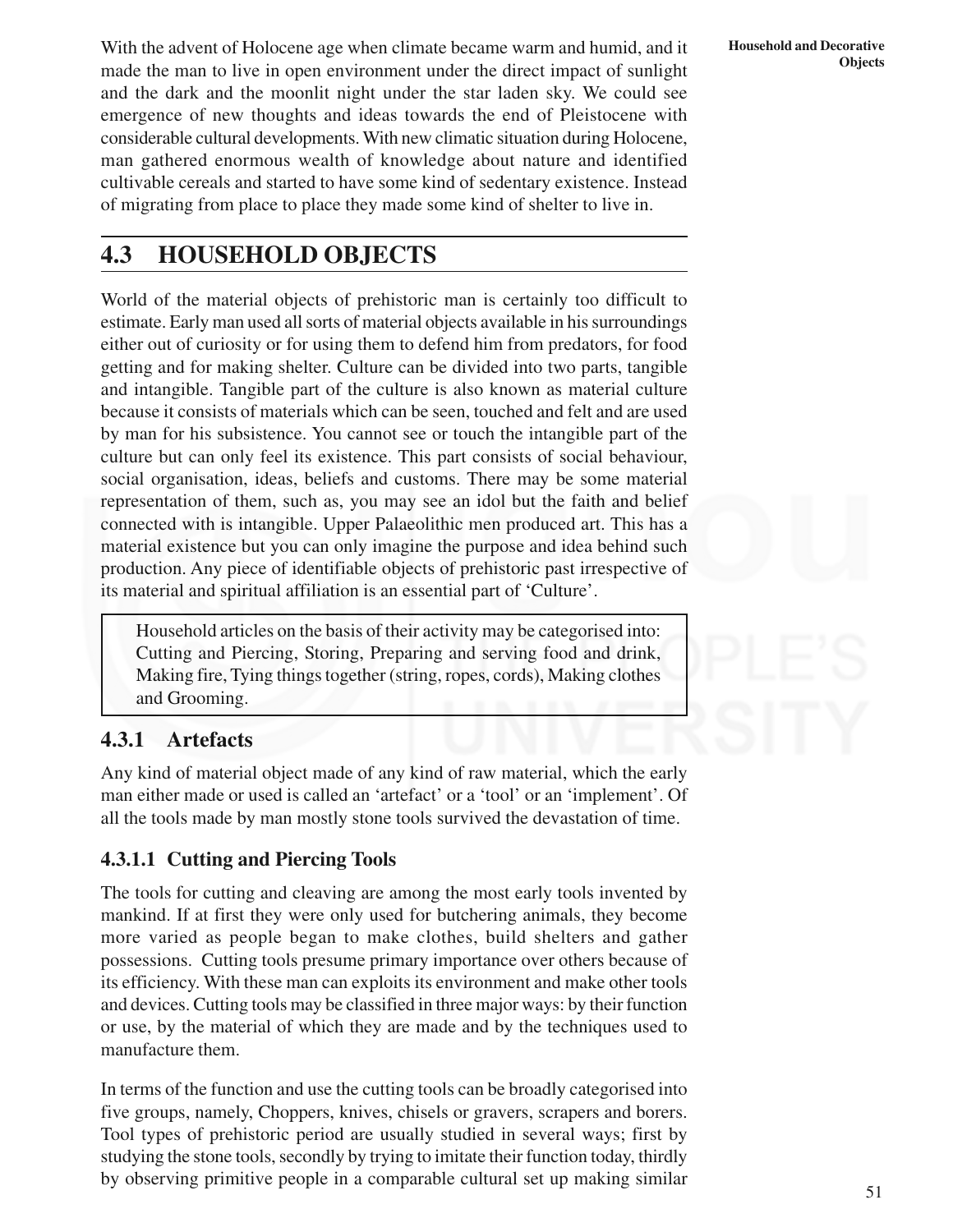**Archaeological Units** tools and using them. For example a stone blade of upper Palaeolithic period looks similar to a safety razor blade of present day.

> **Chopper and Chopping tool:** These tools are usually round or semi oval with an almost straight cutting edge. The edge is formed by removal of flakes from only the upper surface of the implement or from both the surfaces of the tools. The cutting edge may either be along the side or across the end of the specimen. These tools could have been used for chopping of meat, blocks of wood etc. These are quite heavy and large. This forms a characteristic feature of earliest tools of Palaeolithic culture.

> **Hand axe:** The handaxes are found in various shapes, such as, pear, almond, heart. Also oval or lance like shape. Hand axes are known as multipurpose tools because many works, such as, cutting, scraping, digging and boring could be done with a single tool.

> **Cleavers:** The cleavers are characterised by a broad, transverse cutting edge. It looks like a modern axe head. The tool was probably used for cleaving and cutting.

> **Scraper:** As the name indicates the scrapers are used for scraping such objects as bark of trees, dressing of thin wooden or bamboo shaft and skin of animals as well as for various other purposes. According to the shape of a particular piece and the location and nature of scraping edge the tool is named as Side scraper, End Scraper, Round Scraper, Concave Scraper, Convex Scraper. Scrapers were predominant tool type of Palaeolithic period mainly in Middle Palaeolithic and continued for a longer time period till today in different raw materials.

> **Blade tools:** The blade is a narrow or slender parallel sided flake and its length is at least twice its breadth. Special tool types made from blade are the blunted backed blade, the knives with one blunted edge. These were used for cutting foodstuffs, for carving wood and bone in households.

> **Some other tools:** The burin or graver primarily used for engraving and for making slots in wood and bone, the notched blades were used in the same way as the contemporary spoke shaves, the borer or awl probably used to make holes. Occasionally things had to be stitched together and awls were used to make holes through materials. The blades with one or both ends sharpened were for scraping hides.

> Microliths of Mesolithic period were prepared from blades and used as composite tools after hafting in a shaft. Micro-blades were hafted on shafts and were used as 'harvesting knives' or 'sickles'.

> The most commonly available tools of early man were primarily made by percussion technique on rocks comprising igneous, metamorphic and indurated sedimentary rocks**.** Flint was used in Europe and quartzite was used in Africa and India. Quartz, chart, chalcedony, agate, jasper and number of precious and semi-precious rocks were selected for the purpose of making a tool whether it is a core tool or a flake tool, or the microliths or the Celts. Metallic tools appear at later date.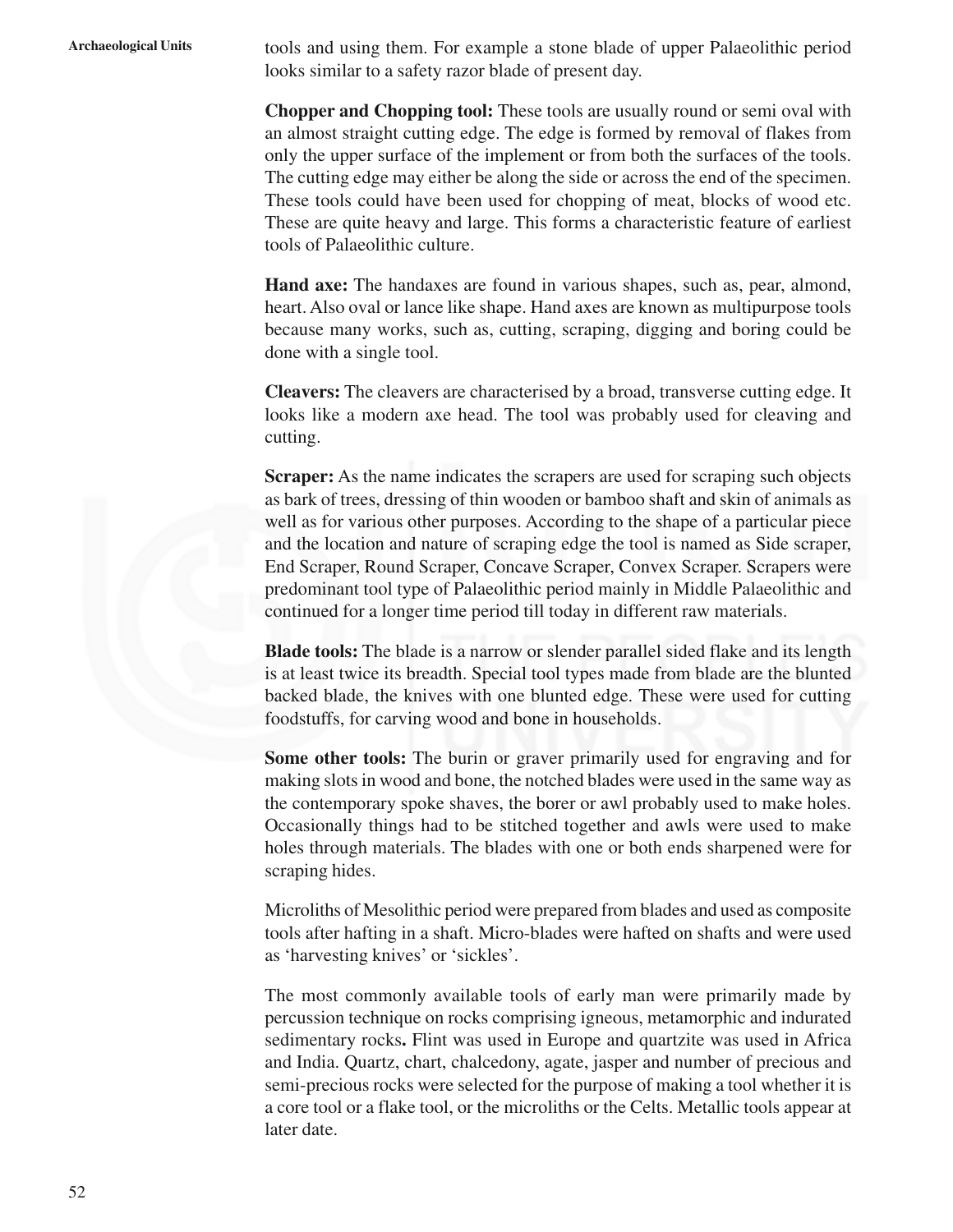

**Fig. 4.1: Stone and iron Chopper**



**Fig. 4.2: Stone Handaxe, Cleaver and copper axe head**



**Fig. 4.3: Scraper, Burin, awl**



**Fig. 4.4: Stone and copper adzes**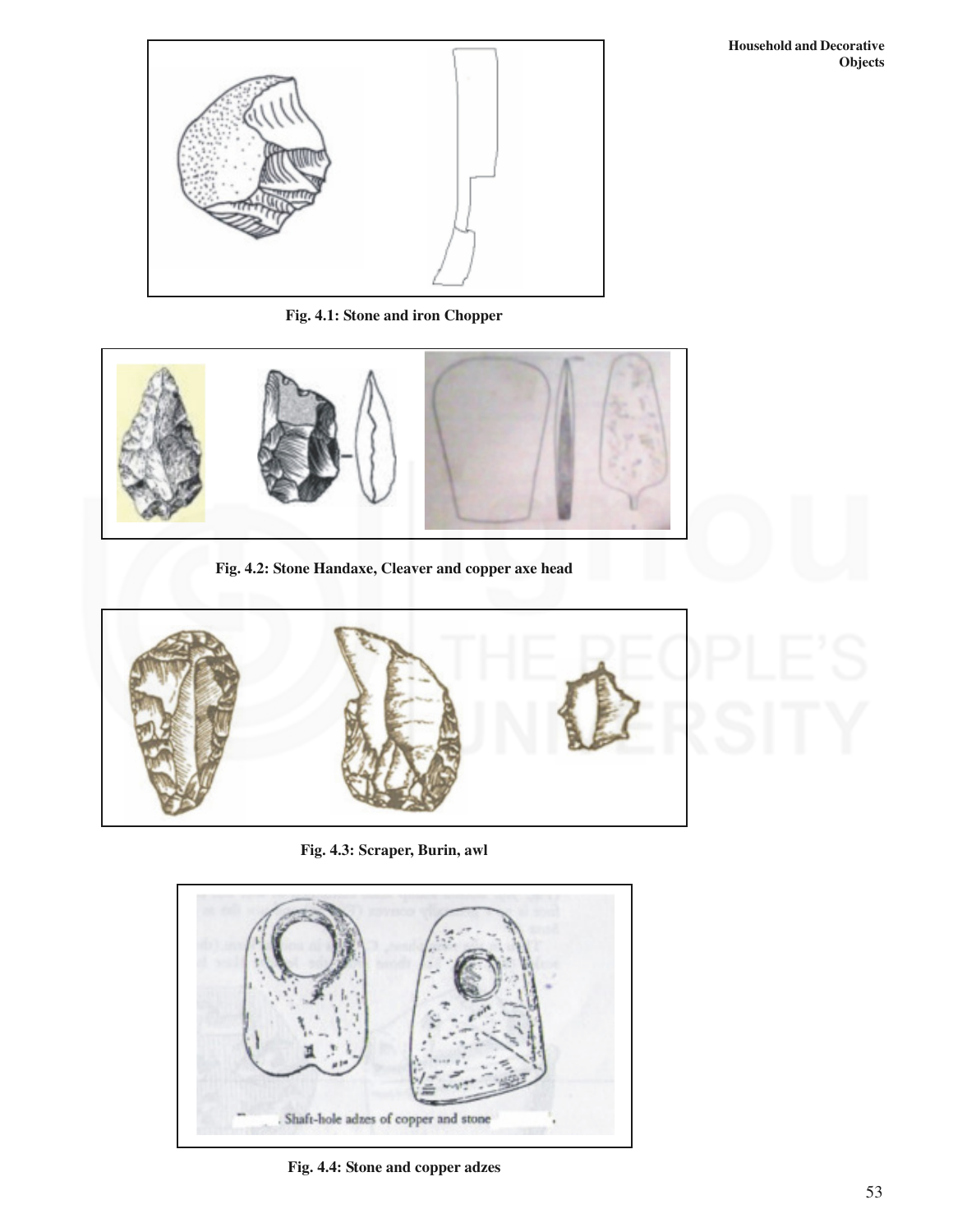### **Archaeological Units**



**Fig. 4.5: Stone and Metal adze**



**Fig. 4.6: Stone and copper chisel**



**Fig. 4.7: Sickle of stone blade and iron sickle**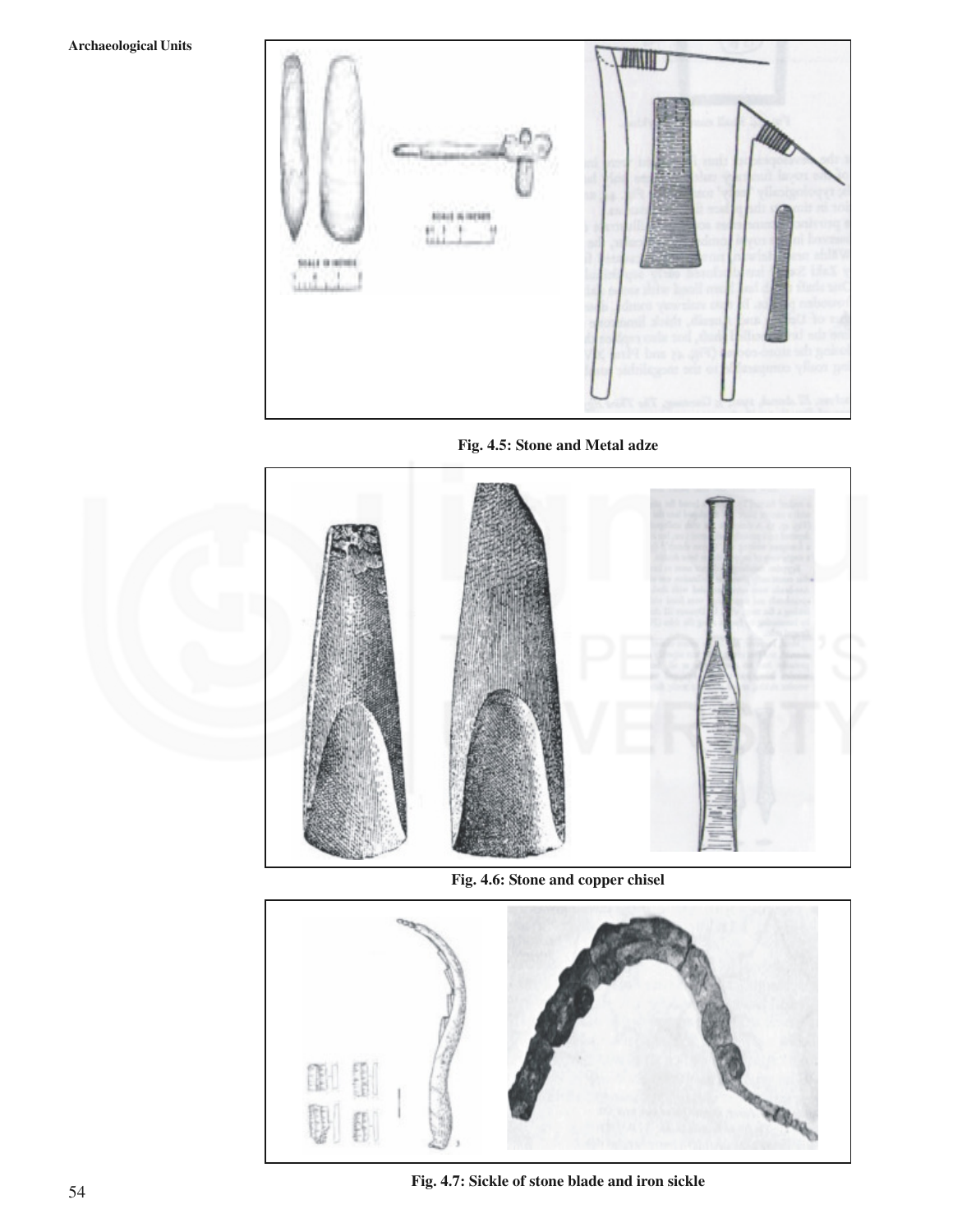Sharp edges of cutting tools became blunt for repeated use. Stone knives and axes were generally not ground but knapped. Re-sharpening consisted in hitting the blade near its cutting edge, flaking off small slivers of stone and leaving behind sharp ridge.

Metal blades were sharpened by whetting them with a smooth stone, dents were removed by hammering. The edges of the tools were hardened by annealing, that is, heating the tools and letting them cool slowly and hammering.

# **4.3.1.2 Grinding Implements**

In the natural world, there are resources which may be used for everyday life directly or after some comparatively simple preparation process. Earliest humans hunted various kinds of animals and gathered edible fruits, nuts, tubers etc. Grinding implements used to play very important role in the first step of the food preparation process. It is an interesting fact that almost all the ancient grinding implements devised by humans throughout the history have continued to be used domestically even after the advent of more efficient and specialised ones. The most important achievement of use of grinders was the increase in human food supply. Many wild grass seeds which had been inedible in their raw state became edible by grinding. Cereals, especially wheat, barley, rice, millet required some tedious processing, such as, threshing, hulling or milling. In course of time, the earliest primitive grinding implement was gradually improved, enlarged and specialised for each purpose.

## **4.3.1.2.1 Grinder, Muller, Pounder, Pestles, Saddle Querns, Mace-Heads, Stone Tablets**

Though you may say that there is no clear evidence to tell us what sort of implements were tried, we can easily imagine that man would take one of the following three possible ways according to the characteristics of the grains he used:

- Pounding which would lead to a mortar and pestle and later to a stamp mill.
- Rolling which would lead to an edge-runner.
- Rubbing which would lead to a rubbing stone, a saddle quern, and later a rotary quern.

Different courses of development of implements could be seen at different regions of the world, related to the grain available. As all of you know that rice or millet was not necessarily ground to powder, because they could be cooked after hulling only.

Following are the descriptions of some grinding implements used by early man in prehistoric times:

### i) **Mullers**

Muller is a rubbing stone. As you very well know these are stones used for grinding grains, on a saddle quern. Today these are used all over India. In earlier periods man seem to have used only natural pebble for grinding purposes. Majority of them are made of sand stone or quartzite. The mullers were generally cylindrical stones.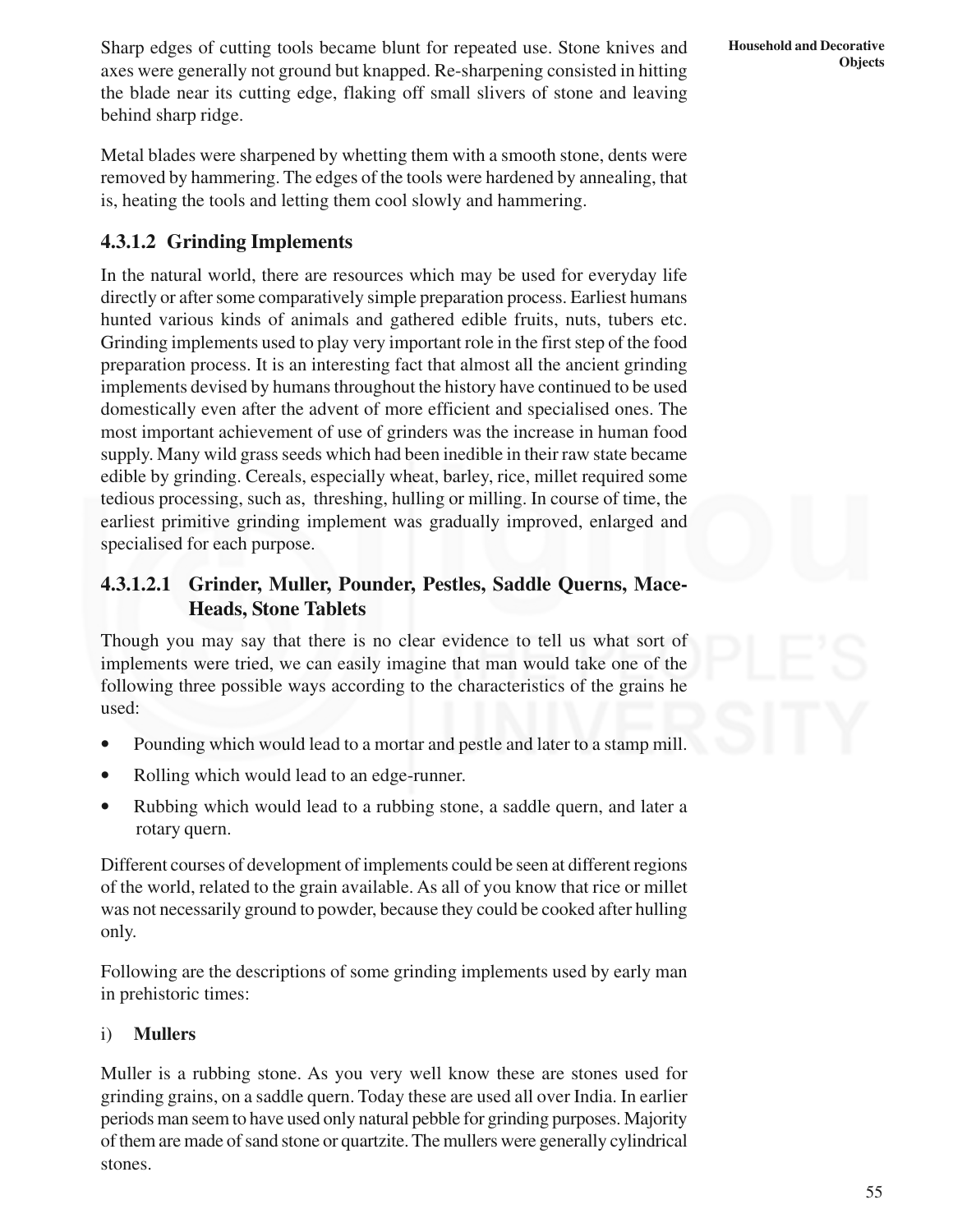

**Fig. 4.8: Muller**

### ii) **Mortar and Pestle**

The earliest grinding implements found from the remains of the Prehistoric era consisted of a roundish stone which was held in the hands and a larger hollowed stone for a bed stone. The hollowness is necessary for efficient impaction and to prevent grain from falling off the stone. Husks of the grains are hulled. The grains are further ground and powdered on a mortar with the help of a pestle.



**Fig. 4.9: Mortar and pastle**

### iii) **Saddle Quern**

Saddle Querns or Mill-stone is a comparatively large, roughly square or rectangular stone slabs with flattish or concave surfaces. These began to appear along with ground stone tools. Since its flat surface have smoothed and or hollowed out, it is supposed that they were used by men for crushing, grinding or milling grains. There are three types of Querns.

- a) Querns with circular grinding surface brought about by round ball like hammer stone or mullers.
- b) Querns showing up and down grinding surface with plano- convex mullers.
- c) Querns exhibiting both these features.

A large number of stone querns have been found both at Mohenjodaro and Harappa for grinding cereals. All these are saddle querns and no specimen of any revolving quern has been found. The two main types were those on which another stone was pushed or rolled to and fro and the others in which a second stone was used as pounder.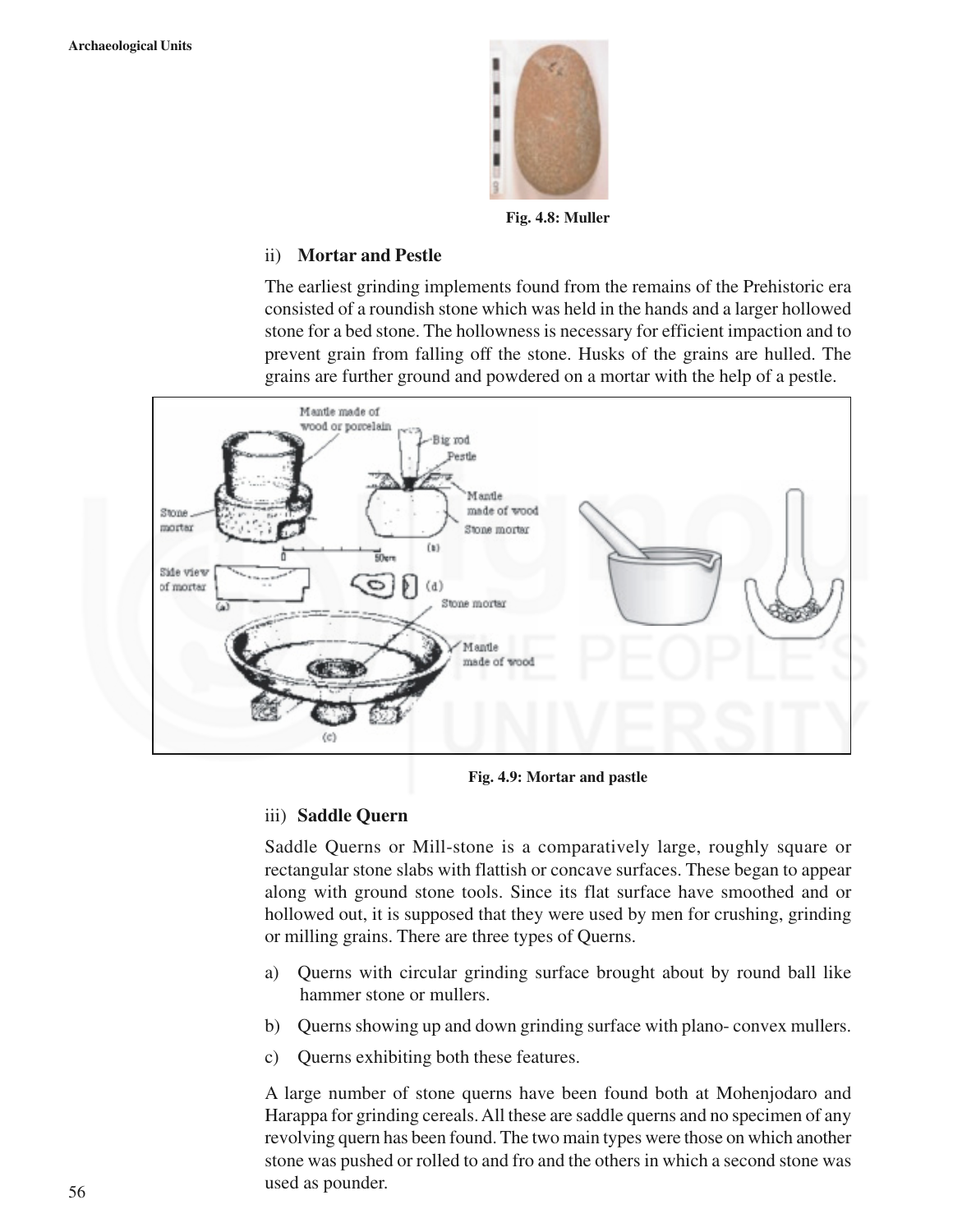

**Fig. 4.10: Saddle quern**

### iv) **Rotary Quern**

The rotary quern, consisting of two circular stone discs was the beginning of a new era in grinding technology. Various evidences of fragmented pieces of rotary querns are found from all over Europe, especially Rome, South-East Asia (Taxila, 600B.C.-500A.D) and China.



**Fig. 4.11: Rotary quern**

### v) **Mace head**

These are of various shapes but with a drilled hole in the centre. This hole is meant for fixing the wooden haft through it. This is a kind of pounder. This is mostly found in Neolithic culture and is made of polished stone. Some mace heads are found in Mesolithic culture of Europe but those are rough and crude.



**Fig. 4.12: Mace head**

### vi) **Stone tablet**

Small stone tablets also have been found from archaeological sites. On one or both flat sides were gracefully composed stylized zoo morphs or curvilinear geometric designs in deep relief. Paint has been found on some tablets, leading archaeologists to propose that these stone tablets were probably used to stamp designs on cloth or animal hides, or onto their own bodies. These are usually found in the habitation sites of prehistoric man. Some stone tablets found from Upper Palaeolithic caves in Europe could be an artist's sketch pad could be a tablet for writing as is found from the middle east with cuneiform writings.

# **4.3.2 Artefacts on Perishable Materials: Wood and Bone**

You must have seen that many of our present day artefacts are made of perishable materials like wood and bone. In India and other parts of Asia bamboo is used for a large number of purposes. If you go to the villages and other rural areas you will find that bamboo and wood are used for making houses, furniture and even utensils. This is also found in the cities. We can very well say that bamboo and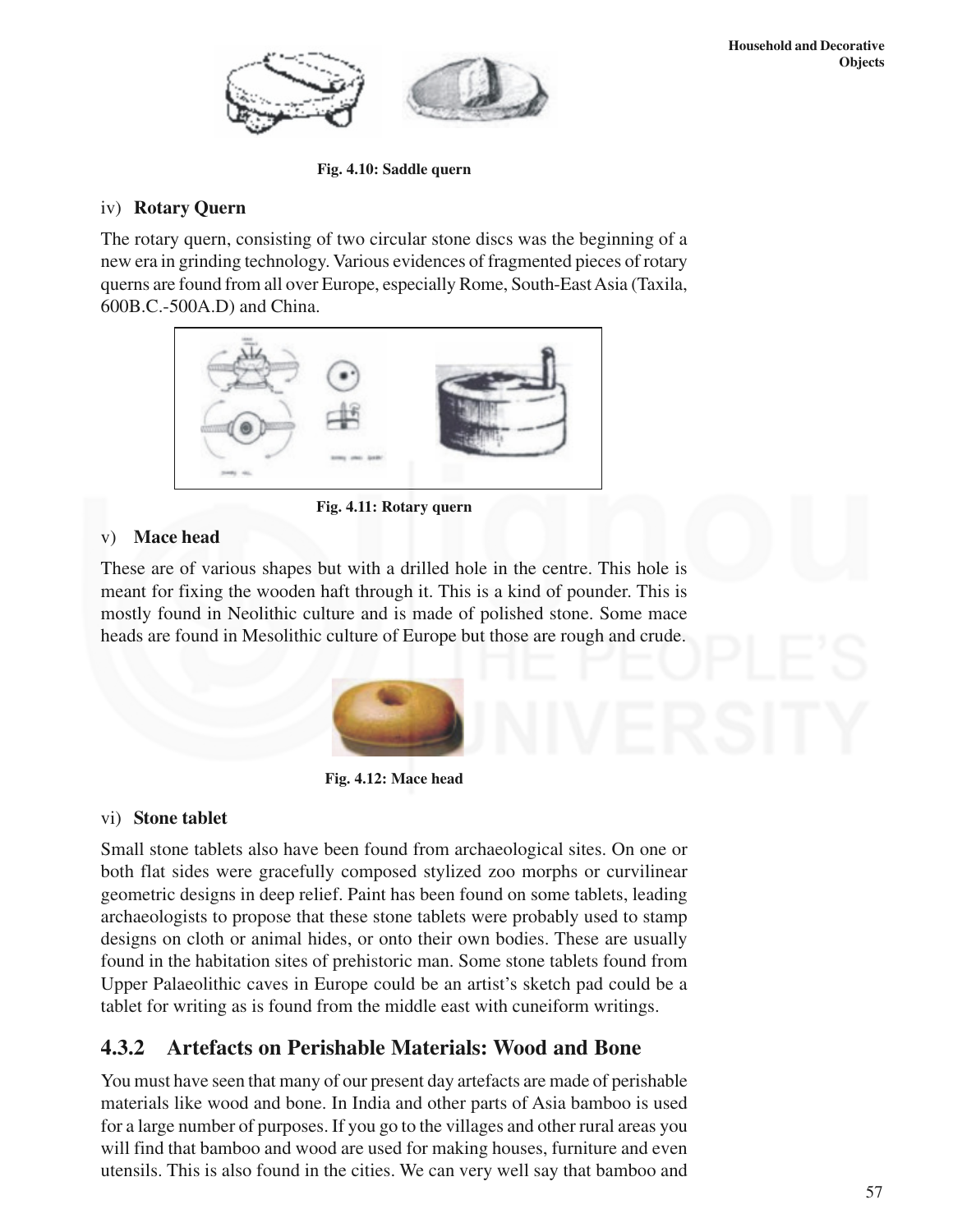**Archaeological Units** wood were profusely used in making tools and utensils. Chopper, a heavy duty tool and scraper were used for making tools from bamboo and wood.

> Tools made of bone, animal teeth, antler and ivory appear during the Upper Palaeolithic times. These are fashioned in the form of Baton-de-commandement, lance points, dart thrower, spear thrower, needle, harpoons and fish hooks. These implements a played major role in the subsistence economy of the people.



**Fig. 4.13: Ivory ladles**

# **4.4 BASKETS, EARTHENWARE AND POTTER'S WHEEL**

Can you imagine life without a container? Containers function everywhere as means of transporting and storing food, artefacts and other material possessions. In addition containers are widely used in cooking and particularly in boiling of both liquids and solid food. It is also used for preserving food.

Early man at the very beginning of its evolution was very much like its primate ancestors who were foragers, meaning, they ate whatever and whenever they found anything edible, in the same way as the modern monkeys and apes do. They did not carry food item in a storing device. However, the evolved man is endowed with a foresight. He may collect his food item for sharing with others or may be storing for future consumption. For keeping food and other essential items probably they used leaves, barks of trees, shell etc. which were found in nature. Similar uses of natural objects are still found today. Perhaps he made basket like objects for keeping his things or could have dug a hole in the ground. There are evidences for such thing from various parts of the world. Earth lined baskets dug in the ground for storage of grains is known as silos and is found in many Neolithic sites. In Neolithic Egypt grains was stored in the habitation compounds in silo pits and mud-coated baskets. Gradually man learned to make container from clay. We call them pots. First evidence of pottery comes from Mesolithic culture.

The possession of pottery not only makes the storage and transportation of liquid easier, it can also be used for the storage of small grains, seeds and other materials. Pottery is also used as pipes, ornaments, ladles, lamps and for serving foods.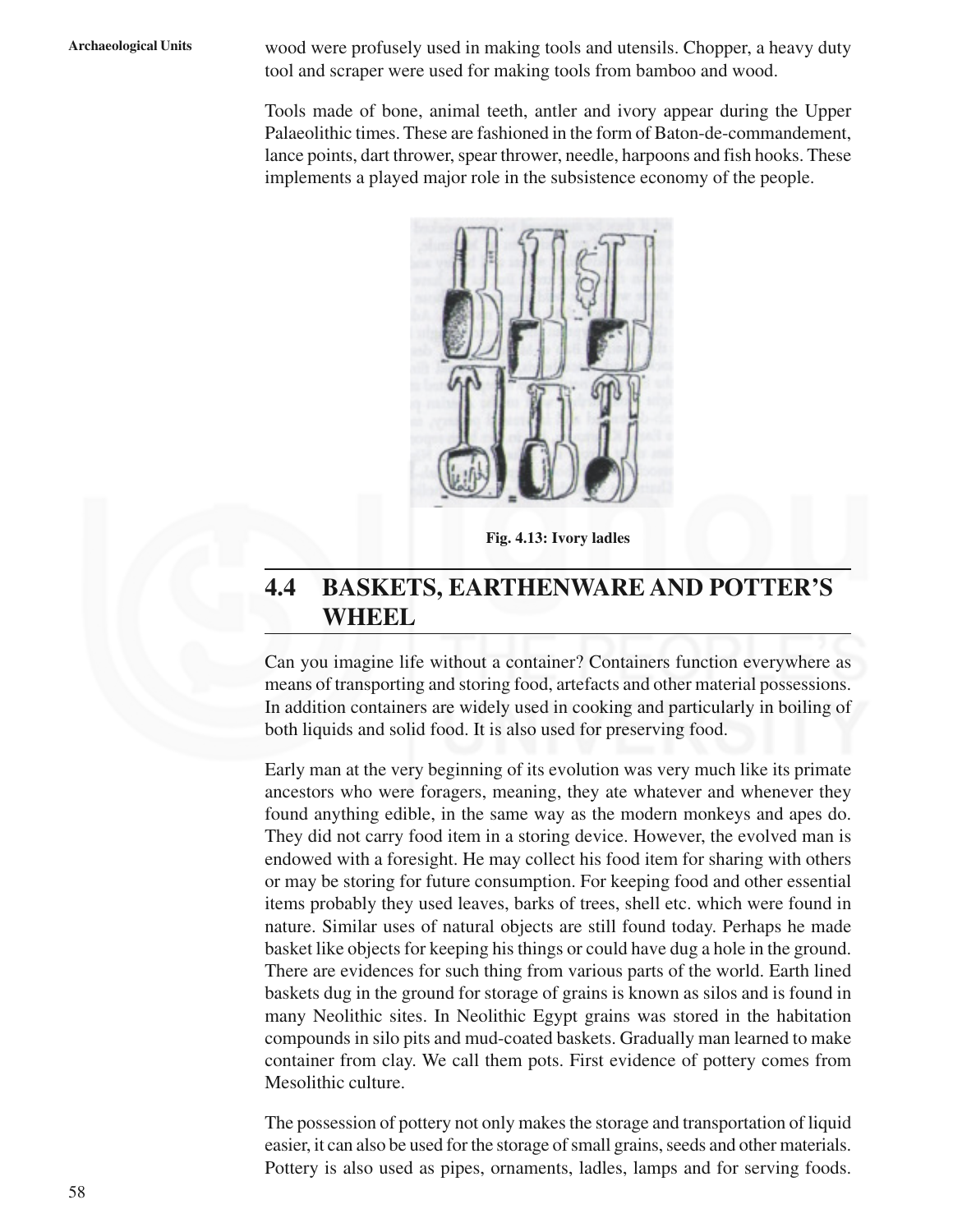Sometimes potteries are used for burial. Spoons have been used for eating with since very early times. It is most likely that prehistoric people used shells or chips of wood as spoons.

Knowledge of making earthenware in large quantity is assigned to the Neolithic man who made pots from clay. Initially pots were made by hand and it served the purpose of a container. Potter's wheel was subsequently invented and wheel made earthenware were designed. The potter's wheel later revolutionised the archaic technology and industrial movement during prehistoric and modern times. No form of machinery including the locomotives is possible to move without a wheel and the principle of rotary motion.



**Fig. 4.14: Neolithic Basket**



**Fig. 4.15: Neolithic Pottery**



Copper beaker from Mohenjo-daro,

**Objects**

**Household and Decorative**

**Fig. 4.16: Indus Pottery**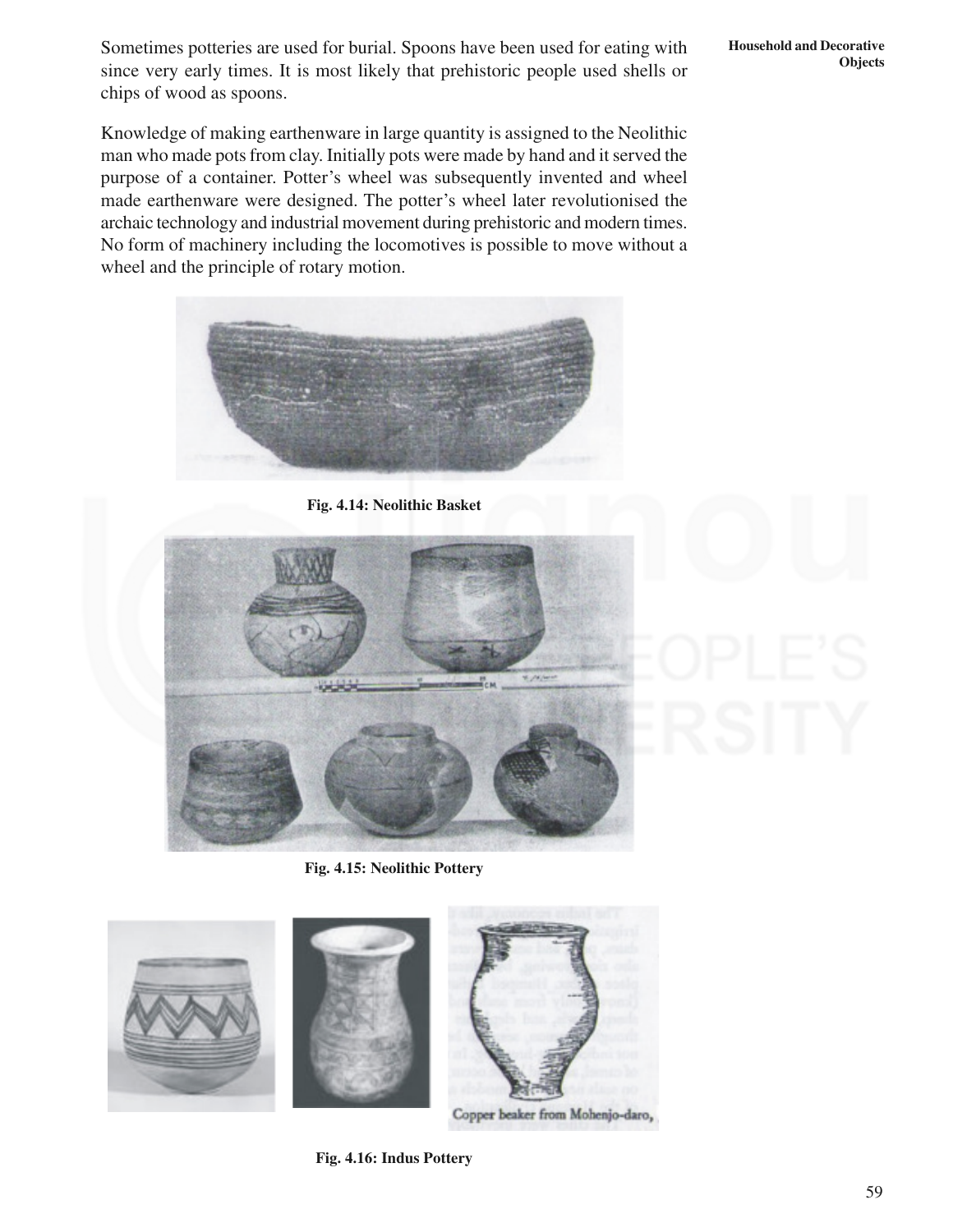# **Archaeological Units 4.5 HARNESSING OF FIRE AND FLINT BOX**

The use of fire is almost as old as human life. Before actually making fire, man tamed fire by harnessing it. That means by learning to control it. Like any other animal he must have been afraid of fire but then he used the natural fire and kept it burning by feeding fuel to it. Fire making came later. Possibly man used fire against attack of animals at night. With the discovery of fire they could venture into the caves and live there. *Homo erectus pekinensis* in China used fire. Fire is mainly used to make foods edible by cooking and in cold areas for warming up the body. Dried up branches, dried dung and later charcoal was used as fuel.

Man could discover that at the stroke of a stone against another, fire could be produced from the spark and is called percussion method. Man practiced it to generate fire as one of the earliest methods of producing fire. In another procedure called fire drill, one wooden stick vertically twirled on another stick placed horizontally produces spark which is captured in dried grasses and leaves. In another method known as bow drill in which, a wooden bow the string of which was wound tightly around a spike. With a hollowed out drill cap made of stone or a nut shell the spike was pressed against the fire stick and the bow was rotated back and forth to produce fire. Later on modern primitive communities began to carry a flint box that contained 'a piece of iron', another 'piece of hard igneous rock' with some amount of 'cotton' similar to the safety match box of modern times.



**Fig. 4.17: Bow Drill and hand Drill**

# **4.6 DRESS AND ORNAMENTS**

As a result of physical evolution, man lost the furry body coat similar to that of Primate. Although human bodily hair is not less than those of the apes, it does not provide a furry coat to protect him from cold. Consequently, there was a need for clothing in the form of dress.

The origin of clothing is obscure. A kind of robe or a cloak made from the skin of large animals was the first to be used by man during Mousterian Culture; however it did not survive in archaeological ruins. Mousterian man lived in Europe during part of Wurm glaciation around 200,000 to 30,000 BC.

Evidence of clothing in Upper Palaeolithic period is supported by the appearance of first eyed bone needle. Needles that originated in the Solutrean culture in France from 19,000-15,000 BC, prominently occur in the later part of Solutrean and in entire Magdalenian culture.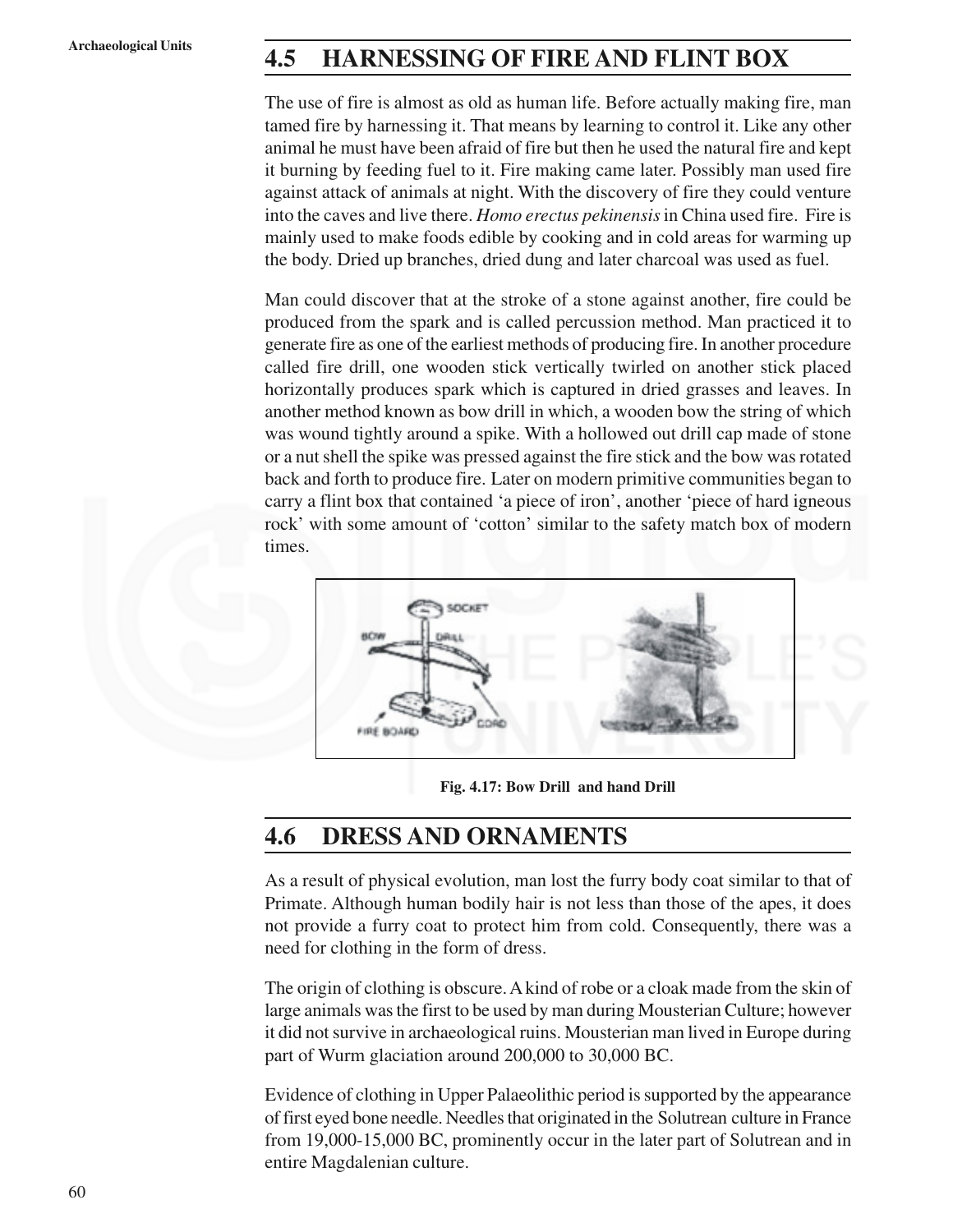Spinning and weaving is an innovation of Neolithic period. At the Neolithic 'Swiss-Lake dwellings' in Switzerland, evidence of 'Spinning and Weaving' came forth with the existence of spindle whorls. The earliest known woven textiles that came from the Near East is from the fabrics used for wrapping the dead bodies. Presence of spindle whorls at archaeological excavations suggest textile. Early Egyptians cultivated flax for making garments.

The inhabitants of the Indus Valley Civilization used cotton for clothing as early as the  $5<sup>th</sup>$  millennium BC to  $4<sup>th</sup>$  millennium BC. Yarn for weaving came from cultivated flax and from animals like sheep.



**Fig. 4.18. Spindle, whorl and bone needle**

### **Ornaments**

The Upper Palaeolithic men decorated their bodies with different kinds of ornaments like necklace, perforated teeth, beads and shell and mollusc.

### **Beads**

Evidence for the use of beads ranges between 33,000 to 45,000 years BP in Later Stone Age in South Africa. Even Neanderthals are known to have made and used beads.

Prehistoric beads were made of softer materials like sea shell, egg shell, bone, ivory, teeth, clay, stone, shale, etc. Even pine nuts, fruit pits and seeds were used as beads. Hard materials like jade were also used in early culture.

As in most ancient civilizations, women of the Harappan civilization decorated themselves with jewellery and probably men also did likewise. Rich people wore ornaments of gold, silver and precious stones. The middle classes used ornaments made of copper, bronze, shell, bones and the poor ones of terracotta and pottery made of copper, bronze, shell, bones and terracotta. A large number of beads of different sizes and shapes and materials have been recovered from almost all the sites of the Harappan civilization. These are mainly steatite and stone beads. Steatite beads are very hard and almost all these beads are white in colour. Majority of these beads were glazed either blue or green. Next to steatite the largest number of beads is made of silicate stones of transparent and opaque varieties. The transparent silicate stones being colourless quartz or rock crystal, amethyst, yellow quartz or smokey quartz and the opaque ones being agate, carnelian, chalcedony, chert etc. The opaque varieties of beads and particularly those of agate are by far the commonest.

### **Household and Decorative Objects**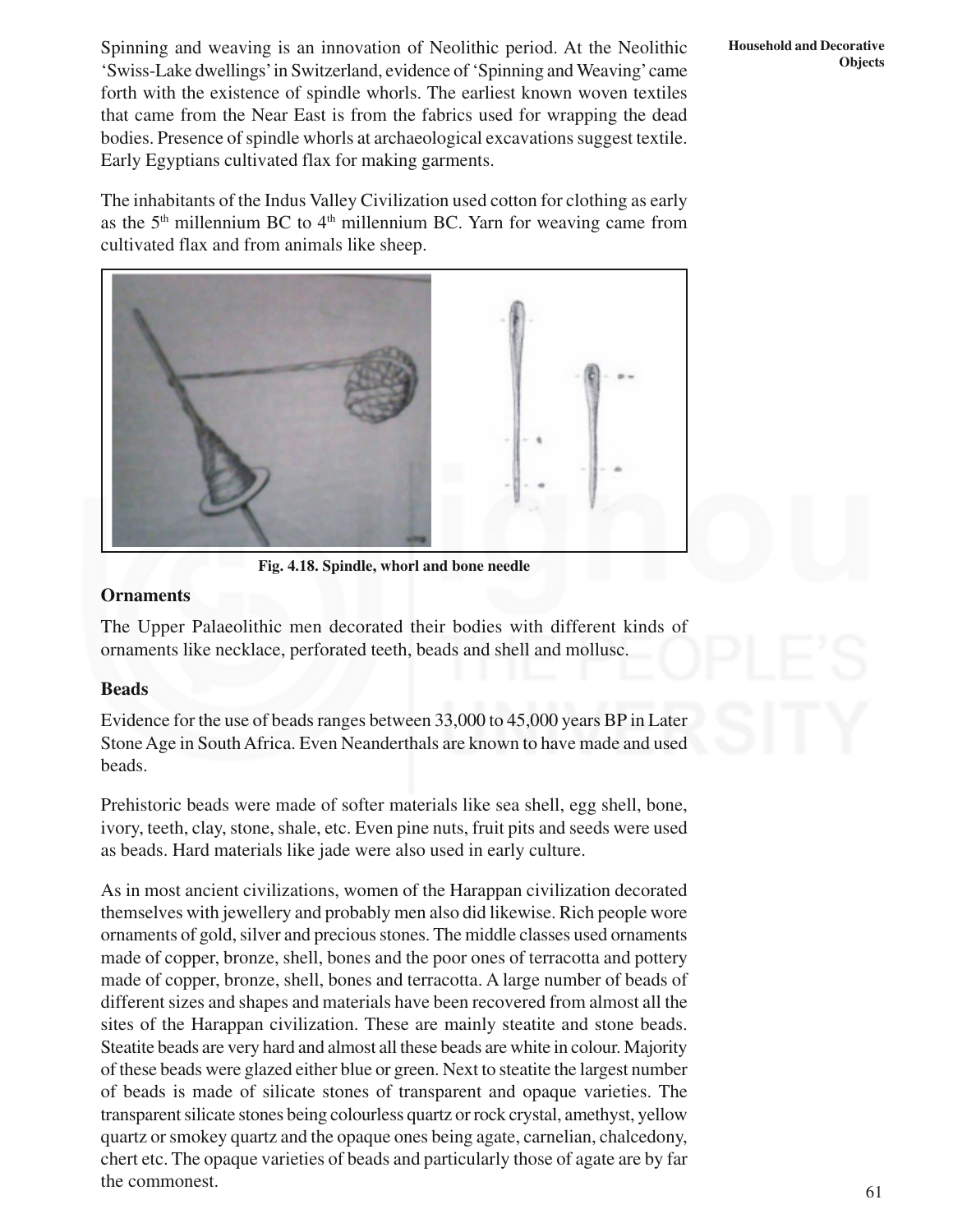

**Fig. 4.19: Jewellery of Mohejodaro**

| Terracotta Beads: Ravi Phase                              |                                                         |
|-----------------------------------------------------------|---------------------------------------------------------|
| C. 2009<br>⊛<br>$^{\circ}$<br>۰<br>$\cup$                 |                                                         |
| 0<br>⊙<br>C  )<br>00                                      | $\tilde{m}$<br>ð                                        |
| $\circ$<br>◉<br><b>Bancon</b><br>⊚<br>lini                | Θ                                                       |
| ⊚<br>٩<br>alesto<br>Visicilia<br>$\circledcirc$<br>ـ لينس |                                                         |
| Terracotta Beads: Kot Diji Phase                          |                                                         |
| 田<br>⊛                                                    |                                                         |
| 5<br>cm                                                   |                                                         |
| <b>Steatite Beads: Ravi Phase</b>                         | Kot Diji Phase                                          |
| <b>OI OI OI OER OEER</b>                                  | $\circledcirc$ l $\circledcirc$<br>$\scriptstyle\alpha$ |
| ◎<br>@B<br>$\circ$<br>Œ<br>C-C<br>ඟ                       | $\circ$<br>⊛B<br>⊚⊡<br>GEJ<br>00<br>$\odot$ at          |

**Fig. 4.20: Beads of Harappa**

The mirrors of Harappan people are not made of glass but of bronze. They are slightly oval in shape. One of them has the edges of the face raised by 0.17 inch and the polish has completely disappeared. Their handles are rectangular with a hole at the end and it looks the handle were encased in wood. These mirrors are heavy. Such metallic mirrors were used in early Egypt and Sumer. They are either round or elliptical but not oval.

### **Faience**

Faience was used in many countries such as India, Crete, Mesopotamia and China. It appears that Harappan Faience worker manufactured this material out of the paste of quartz-sand mixed with lime and a bit of soda. This paste was put under pressure in moulds of different shapes and moulded objects were dried in the sun. After glazing with sand, soda, borax or lime different coloured faience were produced. Mainly blue coloured faience were used as beads. Besides beads other personal ornaments made out of faience were bangles, rings, amulets, ear-stud, pedants and button.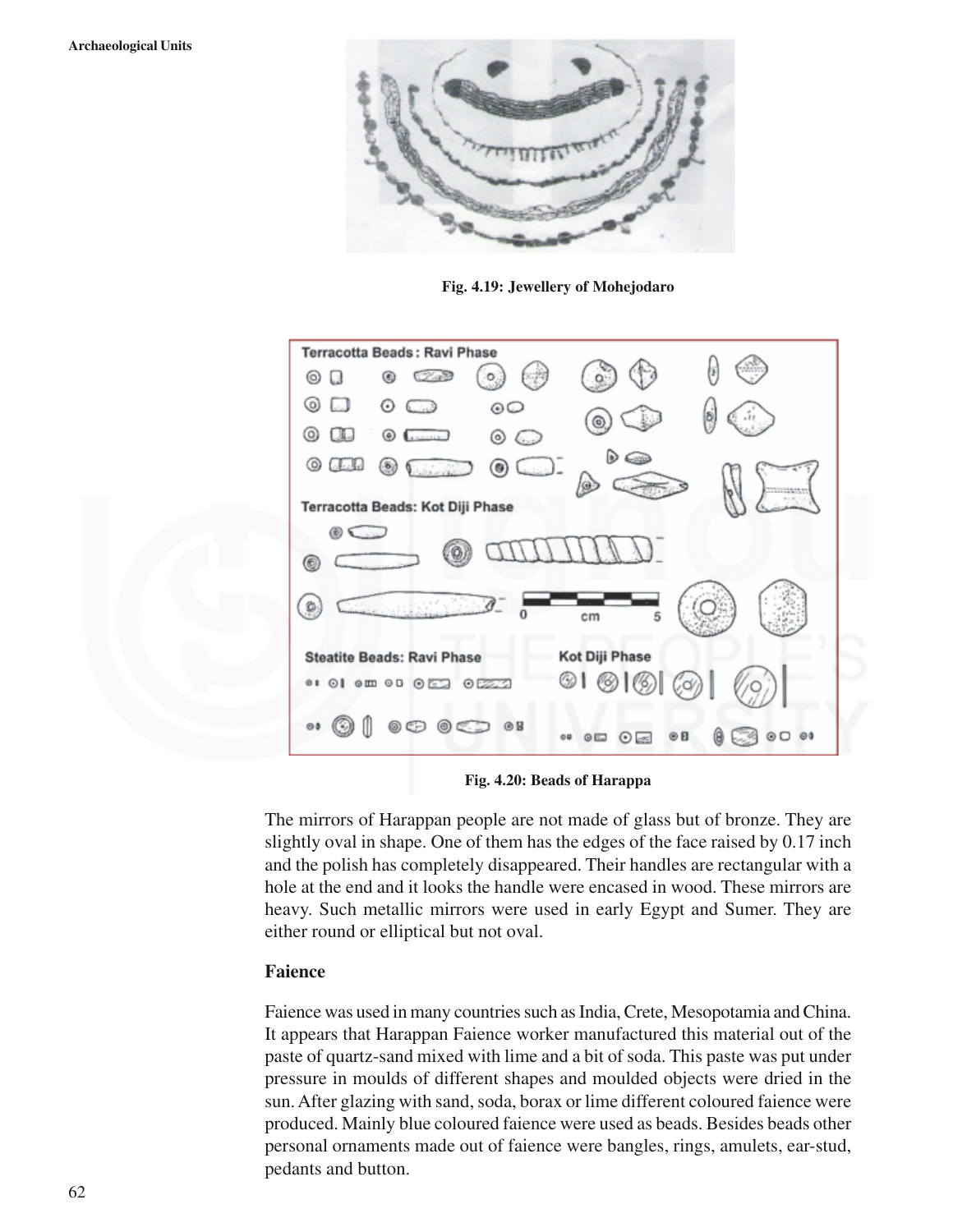

**Fig. 4.21: Fayence bracelet from Harappa**

### **Terracotta bangles**

Many of the terracotta bangles were originally painted with black or red designs. Terracotta bangles include incised and painted pattern. Terracotta bangles are and were the most sought jewels. Even during the ancient Indus civilizations, terracotta bangles were made and were painted in black and red. In those times people have used them in multitudes, in the same way as the glass bangles of today. Terracotta bangles make a sort of jingling sound as that of glass or metal bangles and are very attractive. Harappan stoneware bangles and high-quality ceramic ornaments are unparalleled in ancient as well as modern world. Stone bangles were unglazed with bright red and pinkish to grey-black colour.



**Fig. 4.22: Terracotta bangles of Harappa**

## **Shell bangles**

The most common shell object at most of the major Harappan sites is represented by shell bangles. These bangles were produced from *T. Pyrum*, the conch shells. Bangles were prepared with the use of a variety of specialised and unspecialised tools. Most of the finished bangles were perhaps incised with a motif in the form of chevron 'V'.

# **Metal bangles**

Copper and bronze bangles have been found from Harappa and Mohenjodaro. The bangles were made from a round hammered rod bent in a full circle. The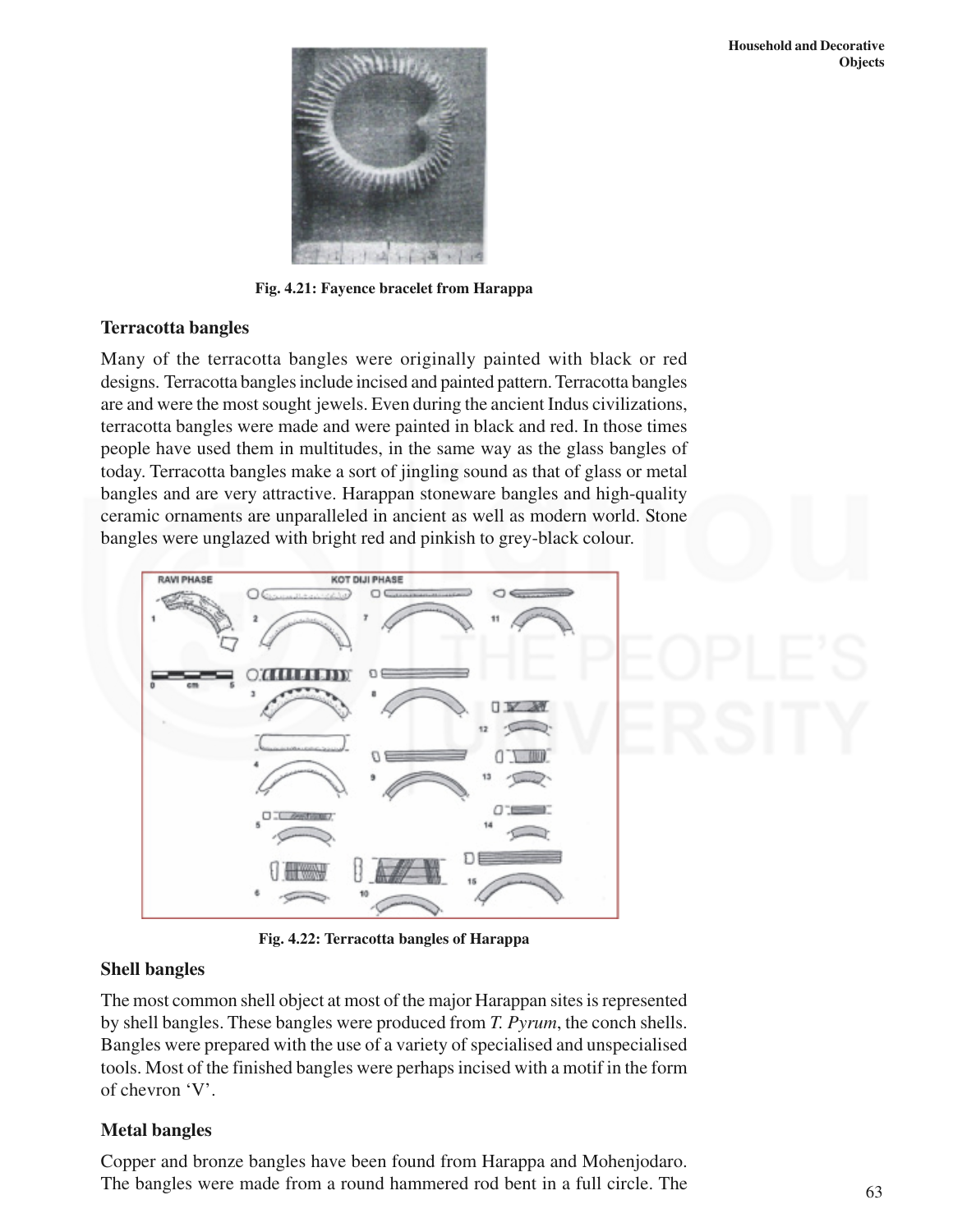**Archaeological Units** space between the ends of the bangle would be pried apart to slip it over the wrist. Brass bangles also have been discovered from Chalcolithic culture of Orissa.

### **Ropes and cords**

There are some ropes and cords for stringing beads and tying them around their wrists or hung as amulets around their necks. They wrapped their possessions in a piece of cloth and tied it into a bundle. The raw materials for these strings and cords were animal and plant fibres, rawhide, and leather. Fibres were spun into threads, some as fine as measuring a third of a millimetre, and two or more strands were twisted into string. Flax, palm fibre, rush, papyrus, and various grasses were used for making coarse ropes. Two-strand ropes were sometimes doubled and redoubled, resulting in thick rope of eight strands. For making nets they had netting needles, made of wood, bronze or any other suitable material. Brooms and cloths were used to clean houses.

# **4.7 SUMMARY**

Household and decorative objects are studied for understanding degree of craft specialisation, specific artefact classes that were exchanged outside the community, behaviour of people and rough estimate of numbers of people as reflected from the assemblages of artefact types. Without the tools, containers and other implements of daily use our culture would not have flourished. These are part of daily activities of early man. Although people during early times did not have a proper concept of household but artefact found at the living sites suggest household type and activities therein.

All prehistoric people used tools but because of perishable nature of some materials we do not have all evidences of the materials used by man. The most fundamental tools are those which are used for cutting. These are made of stone, either chipped or polished by a variety of techniques, many of which are still in use. First metal tools were made from copper and its alloys like bronze or brass. Iron and steel came later. The early containers were natural products such as bark and leaves. In Egypt there is evidence of basketry before they produced pottery. Pottery containers are used primarily by sedentary farming communities from Neolithic period. Wide use of metal containers seems confined to highly industrialised culture. Containers are essential for storage and to increase the efficiency of transportation.

### **Suggested Reading**

Beals, R. L. & Hoijer, H. 2007. *An Introduction to Anthropology*: New Delhi: Shurjit Publication.

Childe, V. G.1958. *New Light on the Most Ancient East*. London: Roudledge & Kegan Paul Ltd.

Fagan, B. M. 2004. *People of the Earth: An Introduction to World Prehistory***.** Eleventh Edition. Singapore: Pearson Education.

Grant, Jim, Sam Gorin and Neil Fleming. 2007. *The Archaeology Course Book.* London and Newyork: Routledge**.**

Jaggi, O.P.1969. *Dawn of Indian Technology*. Delhi: Atma Ram & Sons.